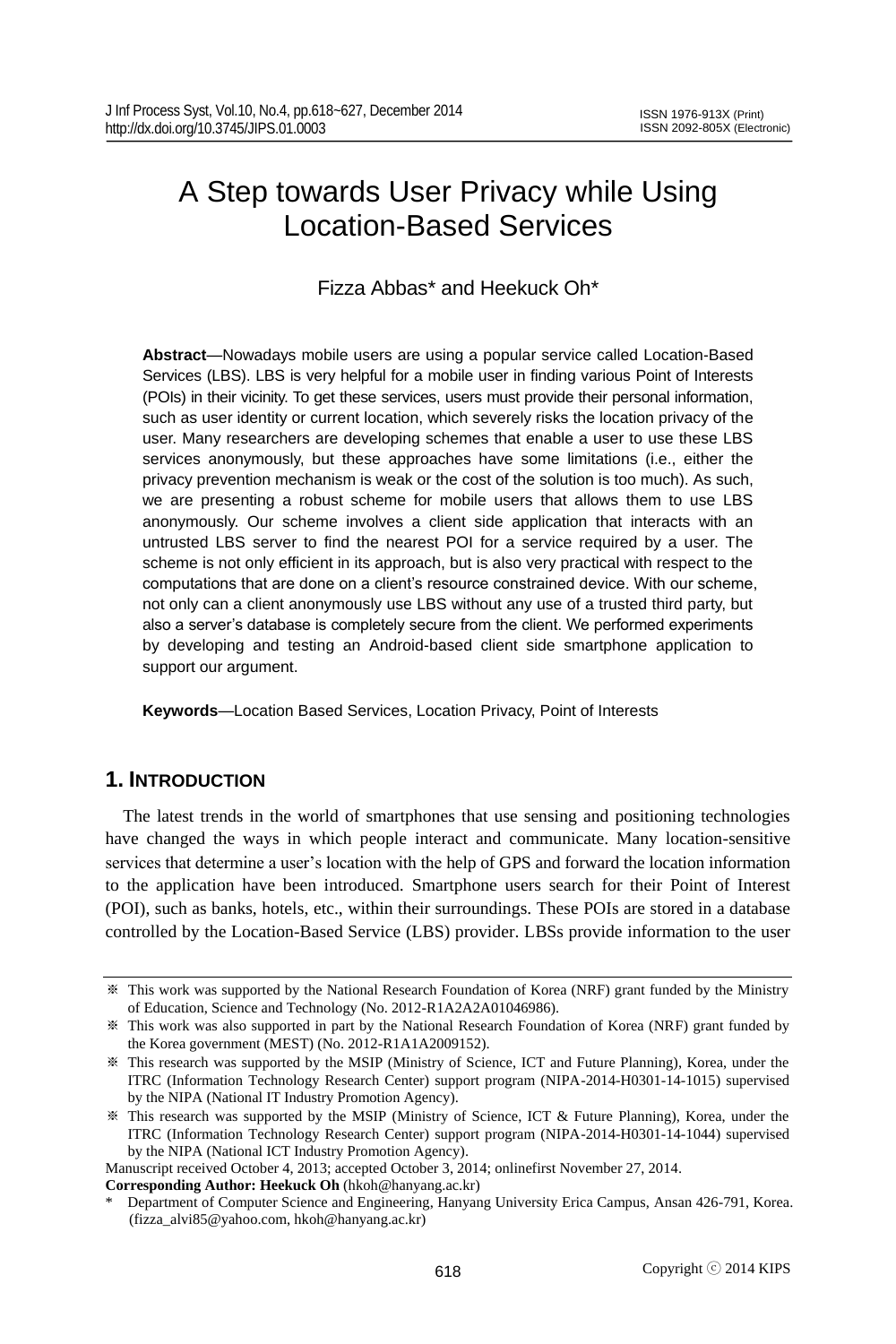according to the user's query regarding a POI. LBS not only helps a smartphone user to find their area of interest, but also gives them information on traffic conditions, resources, vehicles, machines, emergency requests, mobile social networking, navigation systems, and finding friends at a particular location. As a result, the user reveals his/her current location via LBS and therefore this service may end up compromising his/her privacy. According to experts, the market growth for LBS has been increasing for the last four years. According to the Allied Business Intelligence Research Group, the expected revenue increase for LBS will be 92% by 2017. Among wireless subscribers, 332 million have used LBS applications in 2011 and industry experts expect that number to increase to nearly 2.2 billion by 2017 [1]. Today's smartphones are more location aware. They can determine their exact location on their own, which has increased the demand for LBS.

Today's market provides three deployment options for deploying LBS: (1) in-network, (2) hosted, and (3) hybrid. For in-network deployments, operators deploy LBS infrastructure and applications in their own data center. The smartphone service provider pays the capital expenditures for hardware and soft-ware, as well as for the operating costs associated with around-the-clock operation, maintenance, and monitoring. The major benefit associated with this option is having full control over the infrastructure of the smartphone service provider. For hosted deployments, location service providers deploy the LBS infrastructure in their data centers and provide the location services to the smartphone service providers. This option lets the smartphone service providers leverage the expertise of the location service provider to manage, maintain, and enhance the LBS. This allows the smartphone service provider to focus on its core competencies of subscriber acquisition and retention. This option has the additional advantage of removing a lot of the capital acquisition costs, as well as the operational and logistical burdens that are associated with hardware and software purchases, installation, scalability, maintenance, and around-the-clock operations. In hybrid deployments (also known as managed services), the LBS hardware and software are owned by the smartphone provider and are installed in either the smartphone service provider's data center or in the location service provider's data center. The location service provider manages them on behalf of the smartphone service provider. For any of these deployment options, the LBS applications may be deployed on the smartphone service provider's servers, location service provider's servers, or on an application service provider's servers [2].

Privacy gives the user the autonomy to enter their personal information without any fear of it being stolen. Privacy is a right that is expected by user both individually and socially. This trust is very challenging to maintain between the user and LBS provider because LBS is conserved commercially and an adversary can easily compromise LBS or collaborate with it and can use the information against the user. LBSs have three main components: the user and mobile device, the provider of position technology (wireless network or mobile phone provider), and the service provider, as shown in Fig. 1. In this scenario the user location privacy is at risk and the service and network providers can easily track user activity. Similarly, an adversary who has access to this information can harm a user (i.e., theft or murder).

In this paper we propose a privacy-preserving scheme that involves computation from the client's end during interaction with an LBS server. The server will not be able to know about the client's location, nor will the client know about server's database.

The remainder of this paper is organized as follows: in Section 2, our motivation for creating this scheme is presented. Section 3 shares information on related work that has already been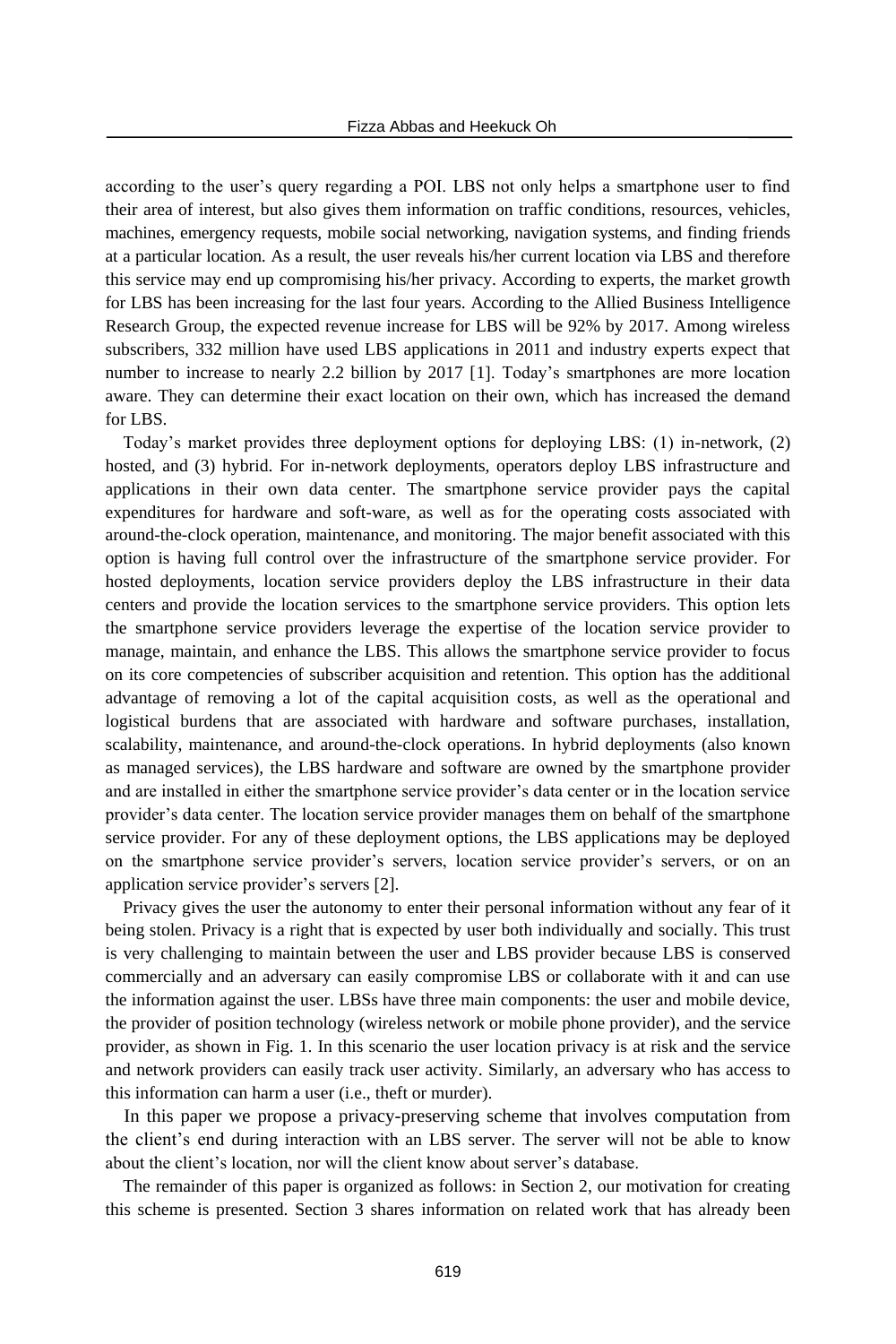

carried out. In Section 4 we explain our proposed scheme and in Section 5 the conclusion and future work is provided.

**Fig. 1.** Location-Based Service Infrastructure.

## **2. MOTIVATION**

According to the *Merriam-Webster Dictionary*, privacy is defined as "The quality or state of being apart from company or observation" and "freedom from unauthorized intrusion (one's right to privacy)." Consider a scenario in which a hospital is interested in keeping the privacy of its patients, and intends to not leak any medical information that could be related to a specific patient, (e.g., AIDS patients). On the other hand, the hospital would like to promote the scientific research that is based (among other things) on the statistics of the information in the database. The hospital needs an access mechanism to the database that allows for certain 'statistical' queries to be answered, as long as they do not violate the privacy of any single patient.

Let's extend this discussion towards our agenda. In order to provide a user with any useful LBS service we need his location. Many users do not have a lot of concerns about their identity and/or location being revealed, but some of them are definitely concerned about these issues. Consider a scenario in which a user needs to find an AIDS clinic nearby. For obvious reasons, he/she needs the service without letting anyone know about his/her disease. If we only preserve their identity and reveal the location, then it is still possible to find the user's identity. Consider the scenario in which a user reveals his location to some LBS. An attacker can take the steps that are described below.

The attacker takes the location and finds it on Google Maps. Suppose that it is a suburban area and that it points to a home address. The attacker can easily use a telephone directory to find the person who resides there.

The challenge is to provide a privacy conscious user, with the required service, while still hiding his/her location. This becomes tricky because the LBS provider needs to know a user's location to provide him/her with any sort of LBSs. We need to find a way to preserve the privacy of a user, while still obtaining the required LBS.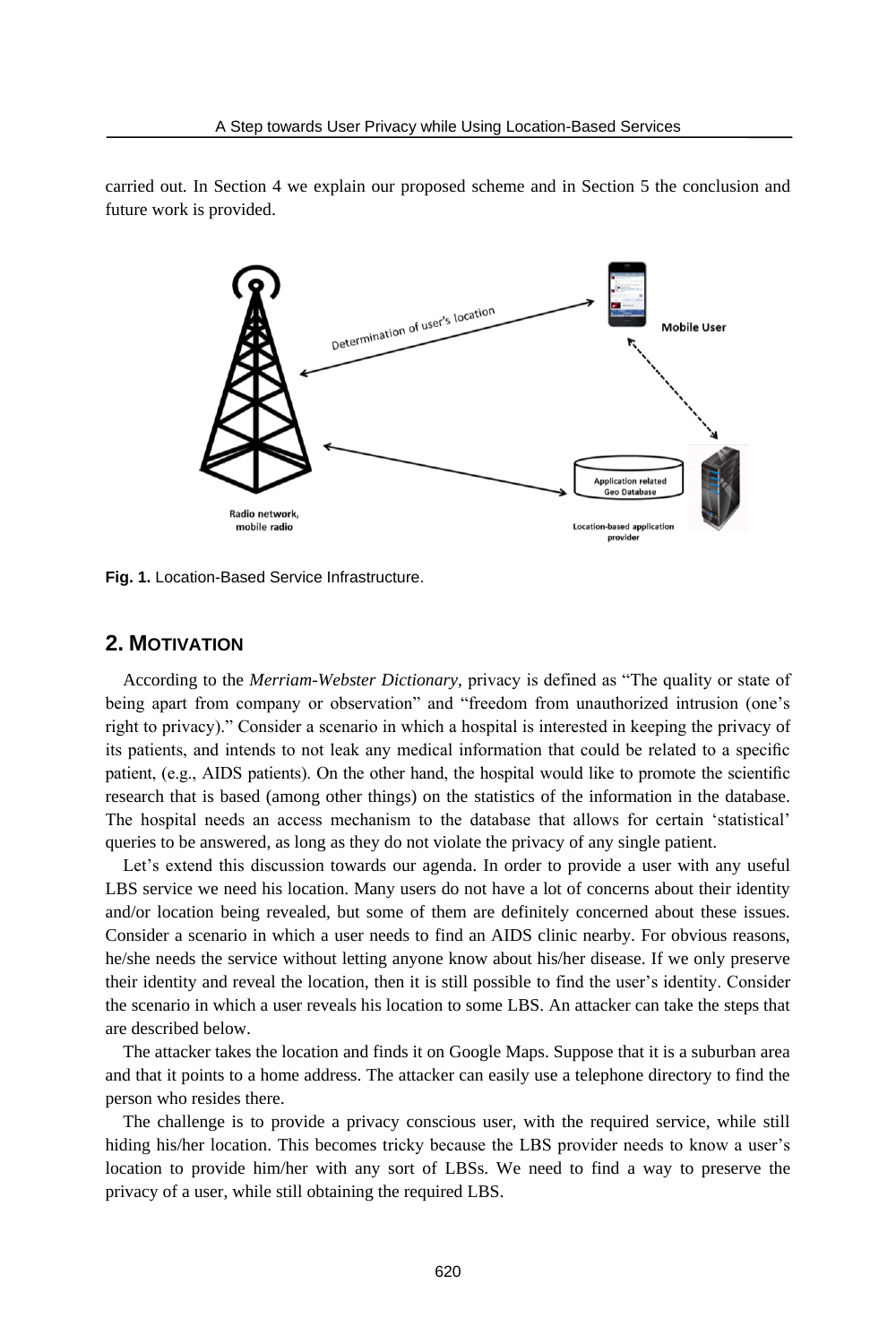## **3. RELATED WORK**

This section explains in detail the related work that has been done on this topic. Many authors have proposed approaches to preserve user privacy while using LBS. These approaches are divided into two categories: one is a trust-based approach, while the other is a trust free approach. Most of the approaches are based on trusted third parties (TTPs) that can be categorized as simple, policy-based, pseudonym-based, and anonymity-based. TTP-based schemes are well known in fields like e-Commerce. This is due to there being a solid trade-off between privacy, accuracy, and efficiency [3]. In a simple approach, a smartphone user sends a request to the LBS provider directly and depends on the honesty of LBS provider. A policy-based approach provides a framework in which users send queries to the LBS, where the LBS also sends a set of privacy policies that are known by the users and if these policies are not followed by the LBS, users can take legal action against the LBS provider in regards to the violation of privacy. In a pseudonymbased scheme, there is an intermediate party between the user and LBS provider. The pseudonymizer interchanges the real ID of the user with a fake one and forwards it to the LBS. However, the attacker can still acquire information about the actual user by linking the fake ID with his location. For example, let's say that someone is resides in a palace and queries are continuously being sent from that palace, then an attacker can identify the query by its postal code [4]. The cloaking-based approach [5] is the more commonly used approach for preserving privacy and has been used by number of researchers. In a cloaking-based approach, which is usually called *k*-anonymity or spatial cloaking [6], a user's location, along with the locations of a few of his/her neighbors are sent to a TTP that is known as the anonymizer. The anonymizer hides the user's position among other users and sends a service query for all of them to the LBS provider. In order to do that, the anonymizer needs to be up-to-date with a pool of users. This scheme suffers from various drawbacks. First, the use of a TTP means that all of the users are trusting third party. The other problem is that if the TTP is compromised, then all of the other users' locations are also compromised. Another drawback is that if a user asks for a service again, then he/she can be identified from among other *k* users. Cloaking or *k*-anonymity is efficient in processing due to the involvement of all of the calculations that take place on a TTP, but there is a high probability of identifying the user's location [7].

The trust free approaches include private information retrieval (PIR) [8], cryptographic techniques like homomorphic encryption and the generation of dummies [9]. The generation of dummies [10] hides a user's location and trajectory by sending several queries instead of only one. The drawback is a slower server response, which is due to the growing number of requests sent out by a user. Also, the LBS may suspect that it is under an attack and thus, the requests may be ignored. Once again, location privacy is dependent upon the number of queries sent by the smartphone user. Moreover, if this location information is exposed to the attacker, he/she can extract the true user's information. With this approach, dummies must be intelligently selected; otherwise it can easily reveal information about the actual user. Cryptographic approaches [11] guarantee strong privacy at the cost of increasing the needs for processing. The techniques that are based on homomorphic encryption are efficient in preserving the user's privacy because the LBS obtains zero knowledge from the encrypted query and sends back the required result to the client. The high computational and communication complexity makes this approach impractical. PIR [12,13] enables a user to submit a request to the database without revealing the actual request. This provides near-perfect privacy to the user, but suffers from computational costs or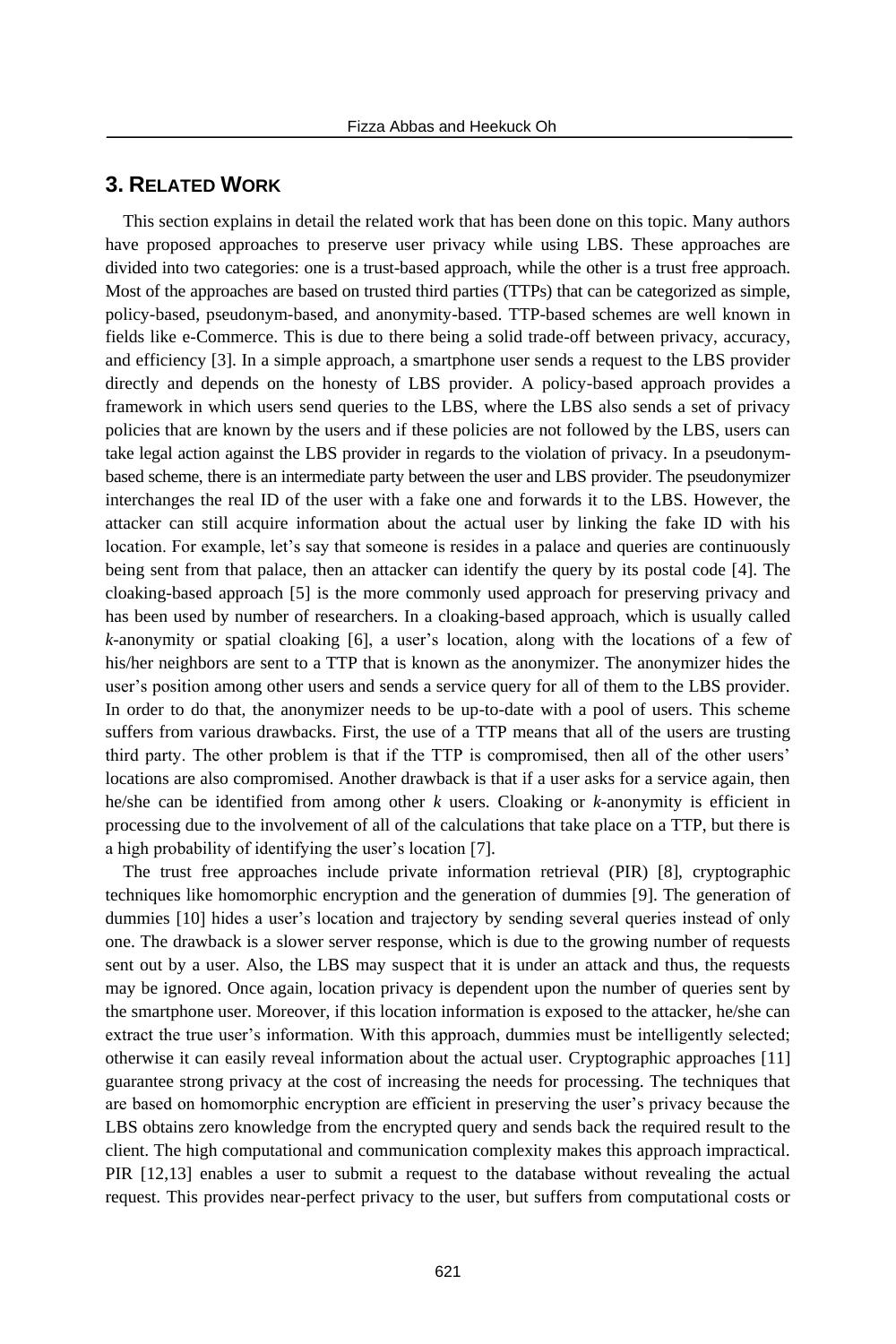various assumptions about the limitations of the server's computational power. PIR protocols are expensive and require a significant amount of server resources.

In this paper we consider all of the limitations of previous approaches and present a novel hybrid approach that uses moderate computational resources and provides normal secure communication between the client and the LBS server without using a TTP.

## **4. PROPOSED SCHEME**

In this section we discuss our working of proposed scheme, along with the implementation, results, and analysis of our scheme in detail.

For our scheme we used a client-side application that requests the server for all of the POIs for a given service in a particular region (such as a city, or depending of the population of POIs in that region, then, a portion of the city). The server finds all of the POIs in that region for the required service and sends the information to the client. The application then finds the closest coordinates from among those POIs and requests the server for the data for that particular POI. One of the potential threats to the user's anonymity is that if the POIs sent by server are located within specific location coordinates, then a clever server might be able to guess the approximate location of a user. For example, if there is a residential block and there is an ATM located nearby, then a server can guess that most likely the client is a resident of that residential block.

Keeping in mind the above-mentioned threat to the user's anonymity, we are proposing an approach that not only has improved efficiency while finding the nearest coordinates, but can also add fake coordinates in the scheme very efficiently. One interesting thing to note here is that the fake coordinates are listed among the actual POIs sent by the server. The scheme is based on the fact that the POIs are stored in the LBS database with their longitude and latitude coordinate values (hereafter, mentioned as *x* and *y* coordinate values), their name, address, etc. The LBS server then locates any POI with respect to its *x* and *y* coordinate values. In our scheme, the client-side application first sends a query to the server with the required POI service category name (e.g., an educational institute) and some region (e.g., a city). The server then finds all of the POIs for that service in that region from it database and sends it back to the client's application. Here the client's application performs two main tasks. After calculating the nearest POI and selecting K fake coordinates, the client-side application sends these to the server. The server can only guess the actual POI with a probability of 1/K. With two, K=2, and this becomes 0.33. Increasing the value of K can decrease the probability. After receiving the coordinates, the server searches for them in the database and returns the results to client. The client receives the coordinates and separates the required nearest coordinate with the help of its *x* and *y* coordinate values. It is worth mentioning that increasing the values of K does not affect the processing time of the client-side application. However, a larger number of Ks can result in the decreased performance of the server because of searching for extra (fake) coordinates. Hence, the value of K should be carefully selected based on how much anonymity a user wants and, accordingly, he/she has to wait for a server to respond. Fig. 2 shows overall working of proposed scheme.

#### **4.1 Proposed Algorithm**

Our proposed algorithm is as follow:

1. The client-side application encrypts and sends the service name and region to the LBS server.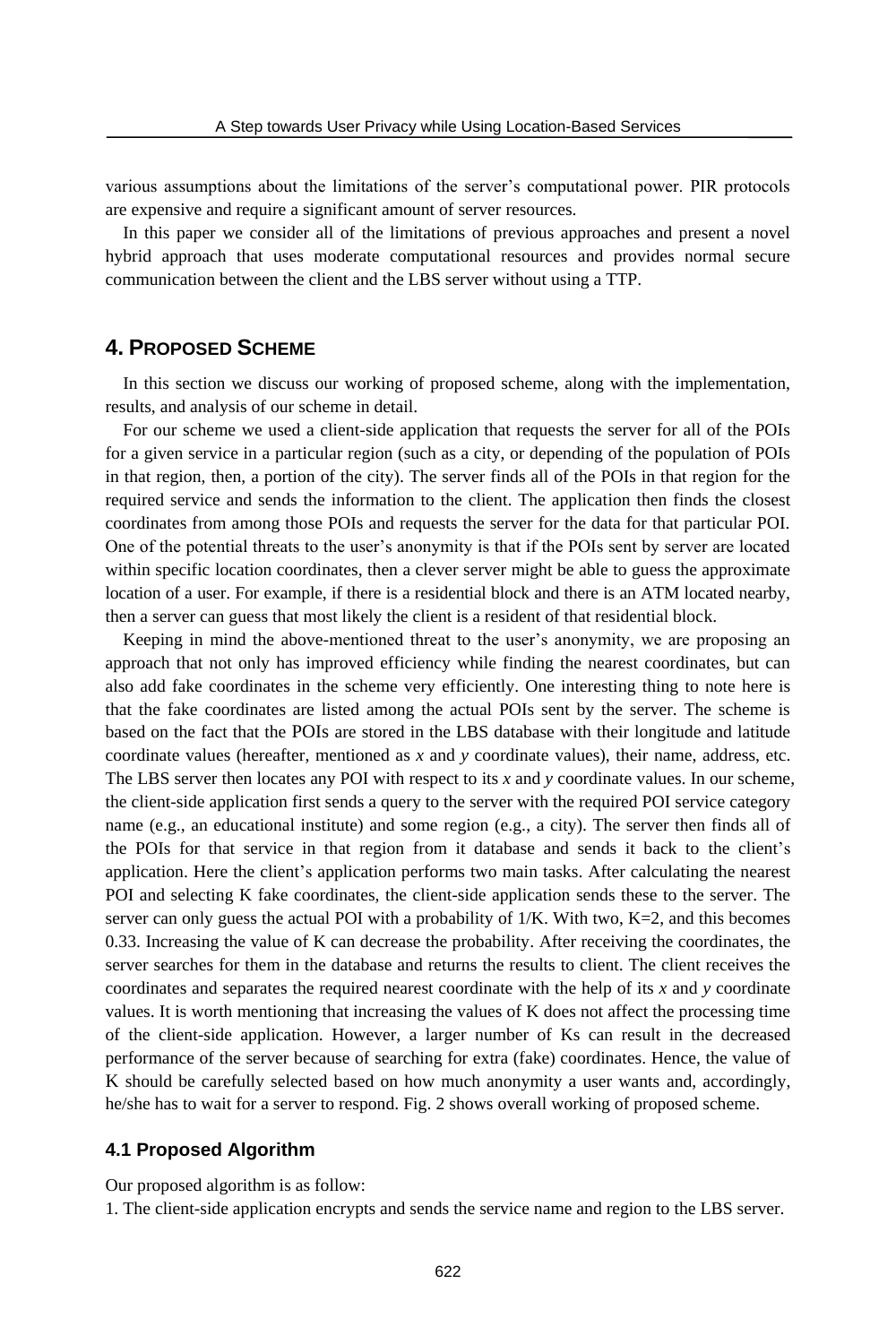2. The LBS server receives, decrypts, and then searches all of the POIs from a requested region for a required service. It then writes them to a text file, encrypts the file with its shared AES 128 secret key, and sends this back to the client's device.



**Fig. 2.** Working of proposed scheme.

- 3. The client-side application receives the AES 128 encrypted file that contains the POIs from the server.
- 4. The client-side application decrypts the file with its shared secret key and stores the POI text file locally
- 5. The client-side application first calculates the distance from its current position coordinates, which it acquired with its GPS, with each of the POIs sent by the server and finds the nearest one.
- 6. The client-side application selects K random coordinates from the POIs sent by the server, while making sure that the randomly chosen K coordinates are different from the actual nearest coordinates.
- 7. The client-side application writes these coordinates into a text file, encrypts the file with its shared key, and sends this to the server.
- 8. The server receives K+1 POIs and is unable to guess which one is actually required by the client. It then finds the data (coordinates, name, address, etc.) of the K+1 POIs in its database, writes them back to a text file, and encrypts the file and sends it back to the client.
- 9. The client-side application receives the text file, decrypts it, and separates the data for the desired POI by matching its coordinates with client's device's coordinates acquired in step 5.

#### **4.2 Implementation**

We implemented this scheme with the help of a Java extension for Android in an Androidenabled Eclipse environment, known as the Android Developers Tools (ADTs). The concern with this implementation was to increase the speed of computations so that today's smartphone can search for the nearest coordinates and generate fake coordinates in a reasonable amount of time. The main computations in this scheme are to calculate the distance from the client's location coordinates with all of the coordinates of the POIs one by one and to then sort them so that we could find the closest one. After this, our application selects the K coordinate randomly from the POIs sent by the server, while making sure that the chosen fake coordinates are different from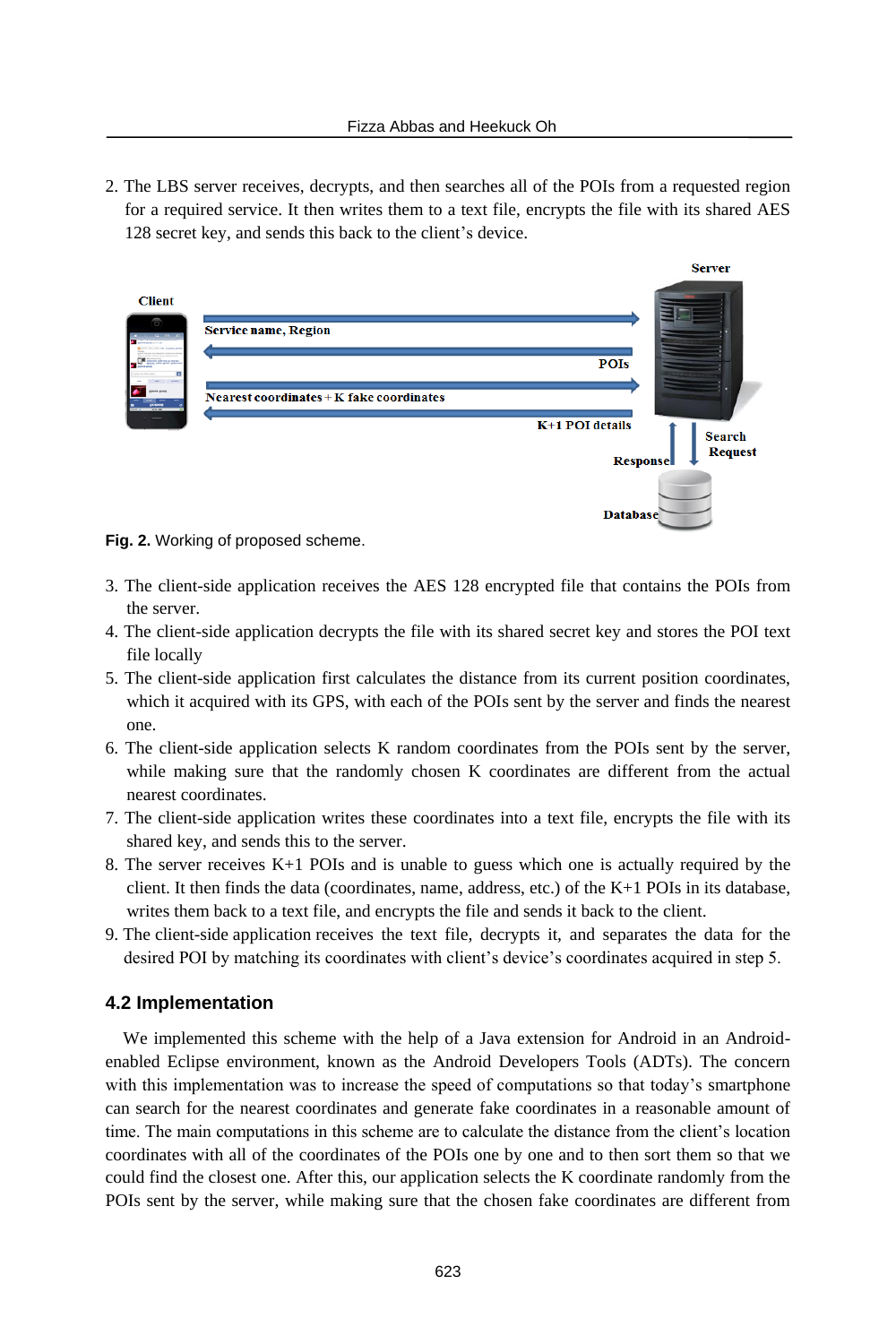the found nearest coordinates. The pseudo code for the client application is given below.

```
READ Xdevice,Ydevice from the smartphone GPS device
READ Xcoordinate_array, Ycoordinate_array[] from "server_textfile.txt"
i=0,x=0,y=0,current=0,previous=1000,Xtarget=0,Ytarget=0,Xfake1=0,Yfake1=0,
Xfake2=0,Yfake2=0;
rand1=random(integer_range);rand2=random (interger_range);//random indices generation
REPEAT
x = Xcoordinate array[i]
y = Ycoordinate_array[i]
IF rand1==i
Xfake1 = Xcoordinate~array[i]Yfake1 = Ycoordinate_array[i]
END IF
IF rand2==i
Xfake2 = Xcoordinate~array[i]Yfake2 = Ycoordinate~array[i]END IF
dist[i] = SQRT((x-Xdevice)*(x-Xdevice)+(y-Ydevice)*(y-Ydevice))current = dist[i]IF current < previous //comparison for sorting
Xtarget = xYtarget = yprevious = current
ENDIF
i++UNTIL EOF
WHILE (Xtarget==Xfake1 && Ytarget==Yfake1)
//making sure that the fake coordinates are different from the actual nearest coordinates
         rand1=random(integer_range)
//generating the random index again
        Xfake1=Xcoordinate_array[rand1]
        Yfake1=Ycoordinate_array[rand1]
END WHILE
WHILE (Xtarget==Yfake2 && Ytarget==Yfake2) //making sure that the fake coordinate is
different from the actual nearest coordinates
         rand2=random(integer_range) 
//generating the random sequence again
        Xfake2=Xcoordinate_array[rand2]
        Yfake2=Ycoordinate_array[rand2]
END WHILE
WRITE "Nearest coordinates=",Xtarget,Ytarget
WRITE "Nearest coordinates=",Xfake1,Yfake1
WRITE "Nearest coordinates=",Xfake2,Yfake2
```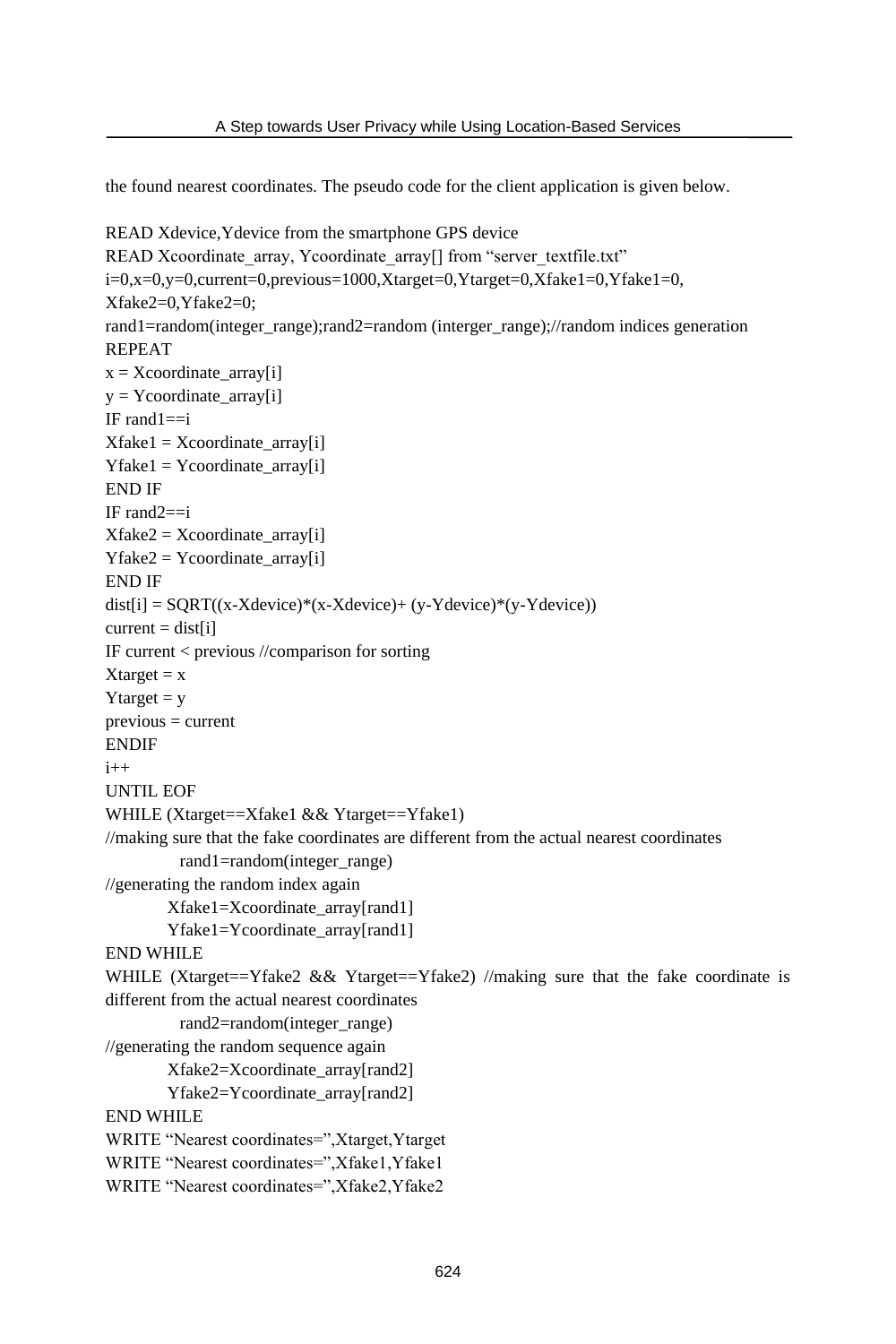#### **4.3 Results**

Our test bench was comprised of a Galaxy Note 2 smartphone. The specifications for this smartphone are as listed below.

Processor: quad-core 1.6 GHz Cortex-A9 RAM: 2 GB

Operating System: Android OS, v4.1.x Jelly Bean

The results were generated after installing the Android executable file on the client's mobile. The main emphasis was on two parameters. The first parameter in our application is the time taken by the client-side application to calculate the nearest coordinates from a different number of POIs sent by the server. The other parameter is the value of K (fake coordinates), where we tested our application with  $K=2$ ,  $K=3$ , and  $K=4$  (2, 3, and 4 coordinates, respectively).



**Fig. 3.** Total time taken by client-side application for computing the coordinates for nearest POI and generation of appropriate K fake coordinates.

The results of our client-side application testing are shown in Fig. 3. For up to almost 650 POIs, there is no difference in the execution time for increasing the values of K. After 650 there is little difference, which is probably due to the extensive calculations while computing distances, sorting these distances to get the nearest one and in the generation of appropriate fake coordinates from out of more than 700 POIs. Here, our application responds in only 12 seconds while processing 500 POIs for all Ks. Similarly, it processes 1,000 POI's in under 30 seconds.

It is interesting to note that the given numbers of POIs in a city are fairly limited. For example, hospitals, train stations, or restaurants do not range in the thousands.

The results in Fig. 3 show that a large number of categories can be searched in seconds. The linear graph also indicates that the region can be extend by analyzing what is the tolerable execution time limit a user can wait to ensure that his/her privacy is maintained, while still obtaining the required service anonymously.

#### **4.4 Analysis of the Scheme**

In this scheme we have not used a TTP, therefore, our scheme does not require any TTP involvement, nor can it lead to other users' locations being compromised. The communication between the client and server is secured by AES-128 symmetric encryption. The use of fake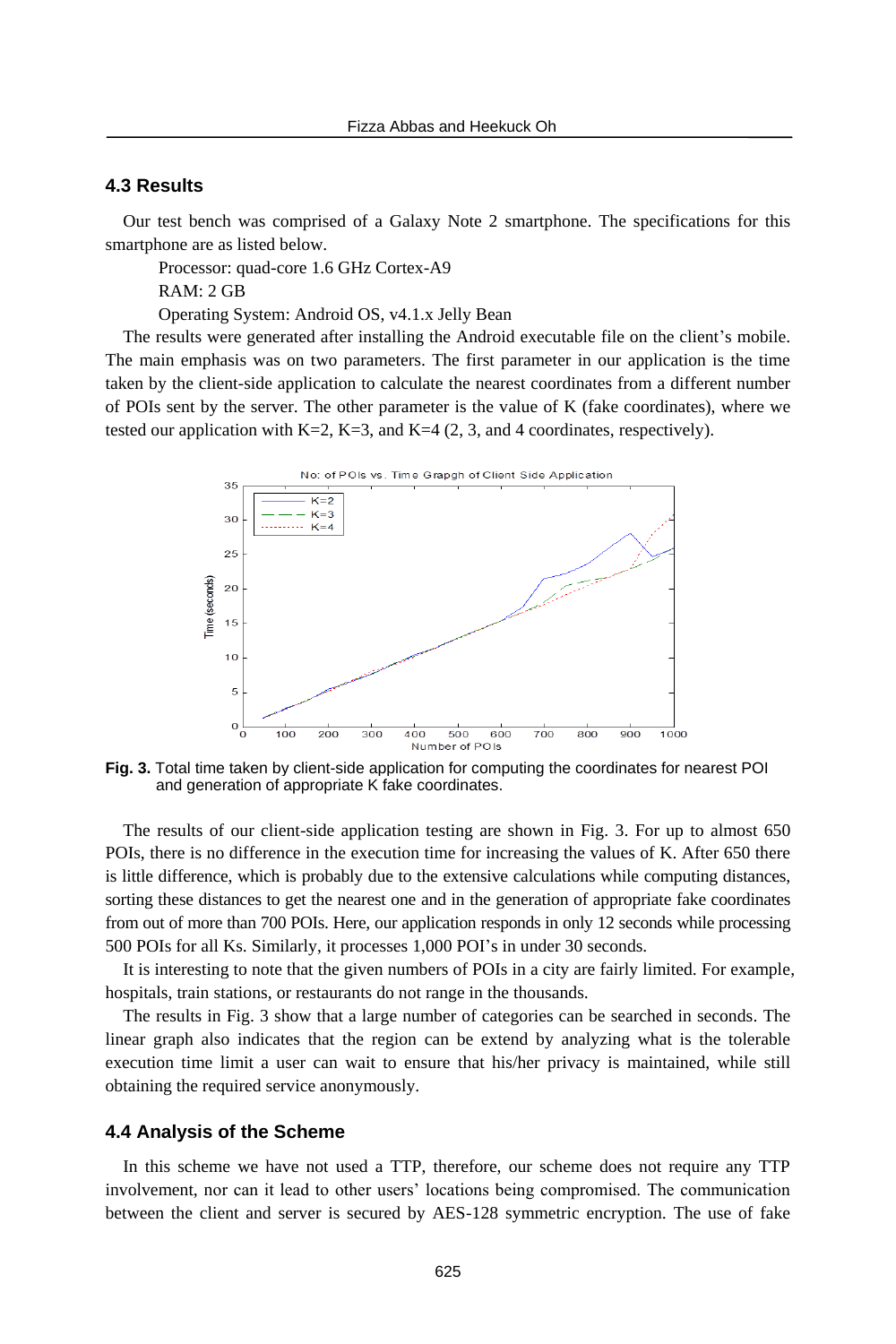coordinates guarantees that a server cannot guess a client's location because it does not get a single POI but instead receives  $K+1$  POI data requests. By doing so, the probability of guessing the nearest coordinates is 1/K. For increasing the values of K, our application works well, which is very practical. Additionally, the server's data privacy is guaranteed as the client only gets a list of POI coordinates and nothing about the POI's identity. Moreover, the results show that our application is finding the desired results fairly quickly, which demonstrates that it is a practical approach. By executing and taking results on a smartphone we show that our scheme can be implemented on smartphones.

One of the significant features of this scheme is its simplicity. With normal database queries a server finds the required POIs, writes them into text files, and applies AES encryption. All of these steps are easy to implement. Our scheme does not require any special hardware or software for implementation on the client's or server's side of things. Another feature of this scheme is that if this client-server communication is ever compromised, the attacker will only get a location coordinates text file sent from the server to the client or a location that is sent to the server by the client. Due to the presence of fake coordinates, the attacker will face the same issue of guessing as with server. Similarly, the attacker cannot learn anything about the server's database as well.

## **5. CONCLUSION AND FUTURE WORK**

In this paper we focused on the location privacy of smartphones users. We have given a robust scheme for using LBS anonymously. This scheme is both efficient and practical. We have tested the client-side application in our scheme on a current smartphone and found that it can be implemented in a practical manner In the future, we aim to make our client-side application faster so that it can do computations in less time on a mobile with execution capabilities that are more limited than that for a smartphone. Moreover, we aim to develop a Java enabled version for this application side-by-side with the Android one.

## **REFERENCES**

- [1] Allied Business Intelligence Research Group, "Location based services," https://www. abiresearch.com/market-research/service/location-enabled-services/.
- [2] W. J. Buchanan, Z. Kwecka and E. Ekonomou, "A privacy preserving method using privacy enhancing techniques for location based services," *Mobile Networks and Applications*, vol. 18, no. 5, pp. 728-737, 2013.
- [3] P. Kotzanikolaou, E. Magkos, N. Petrakos, C. Douligeris, and V. Chrissikopoulos, "Fair anonymous authentication for location based services," in *Data Privacy Management and Autonomous Spontaneous Security.* Heidelberg: Springer, 2013, pp. 1-14.
- [4] E. Snekkenes, "Concepts for personal location privacy policies," in *Proceedings of the 3rd ACM Conference on Electronic Commerce*, Tampa, FL, 2001, pp. 48-57.
- [5] S. Wang and X. S. Wang, "In-device spatial cloaking for mobile user privacy assisted by the cloud," in *Proceedings of the 11th International Conference on Mobile Data Management (MDM2010),* Kansas City, MO, 2010, pp. 381-386.
- [6] C. Y. Chow, M. F. Mokbel, and X. Liu, "A peer-to-peer spatial cloaking algorithm for anonymous location-based service," in *Proceedings of the 14th Annual ACM International Symposium on Advances in Geographic Information Systems (GIS2006)*, 2006, pp. 171-178.